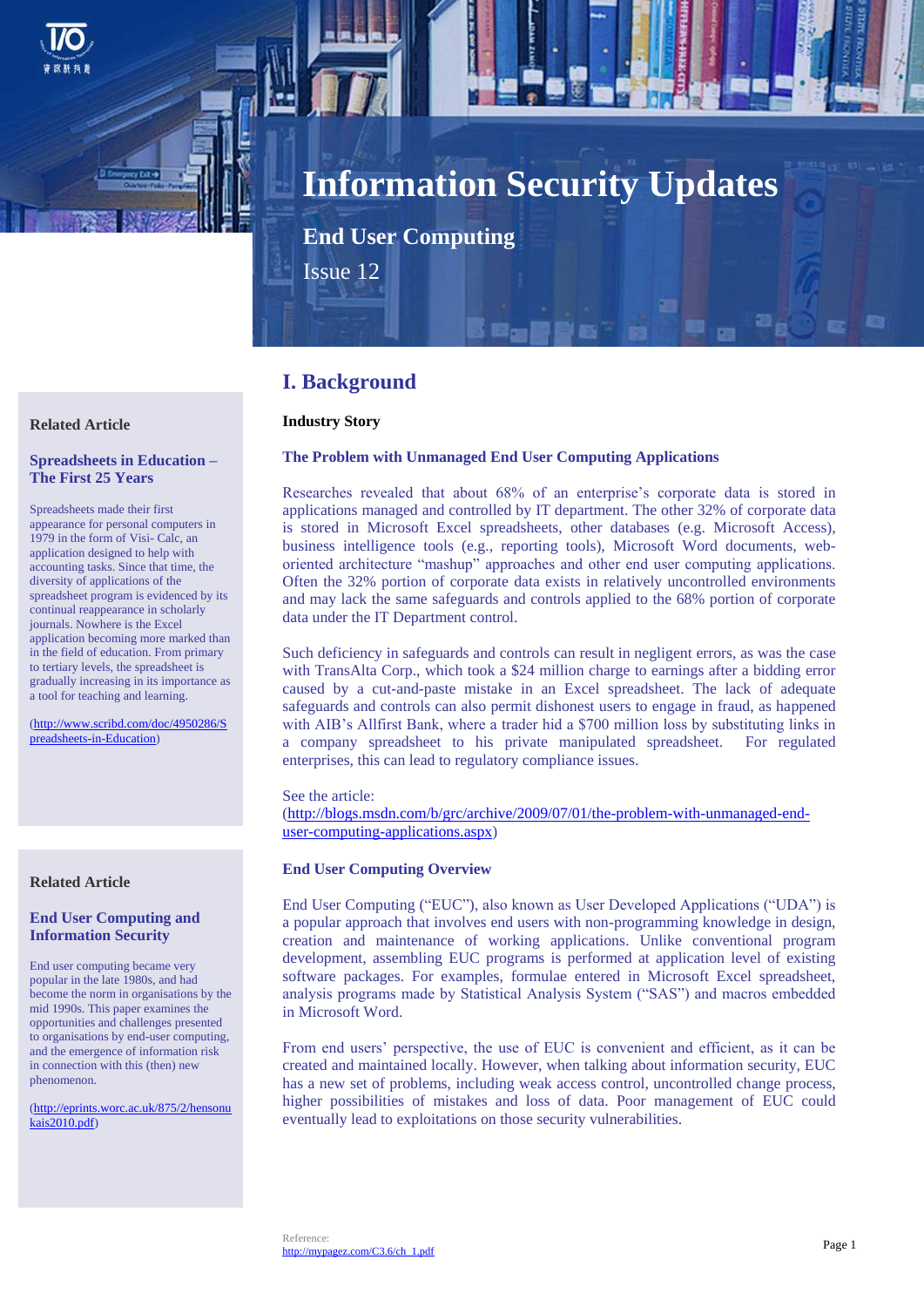

# **II. Management**

EUC programs that store and manipulate important information (e.g. financial figures, examination records, research data) of universities should be subject to same level of general IT controls implemented on applications controlled by IT department. Nevertheless, since the IT departments do not own those EUC programs, the first step towards effective EUC management is establishing a EUC control policy, covering the following elements:



# **Definition**

Each academic or administrative unit may have different interpretations of EUC applications, which may result in obstacles during the implementation of EUC controls. Management should provide clear definition of EUC programs and communicate to universities' staff, students and any relevant members.

# **EUC Register**

A EUC register should be created by each academic or administrative unit to record all existing EUC programs. The nature of EUC programs should be identified and categorised into corresponding classes (e.g. financial, academic, operational, and informational). In addition, the ownership, including the owner's name and respective academic or administrative unit, of each EUC program in the register should be documented. Management should also ensure that the EUC register is regularly updated to avoid any incorrect information kept within.

#### **Risk Assessment**

The risk assessment process evaluates the risk level of each EUC programs in the EUC register based on its nature and the classification of information (e.g. confidential, internal and public) it stores/manipulates, considering the following risks due EUC errors or frauds:

- **Financial Risk** Financial misstatement
- **Academic Risk** Incorrect research conclusions of findings
- **Operational Risk** Impact or interruption to operations
- **Informational Risk** Misleading information

Based on the risk assessments results (e.g. high, medium low), adequate level of security controls can be deployed for EUC programs, which helps to better utilise the limited resources for EUC management. The risk assessments should be performed at least once each year to ascertain the validity of assigned risk levels and maintain the appropriateness of the controls implemented over EUC programs.

#### **Related Article**

# **Are You Managing Your Spreadsheet Risk?**

As the importance and complexity of spreadsheets grow, the risk of errors or frauds has increased dramatically.

The increased regulation and compliance that now impacts spreadsheet control is not surprising given that the past few years have seen numerous multimillion-pound errors and frauds attributed to the use of spreadsheets. This regulatory pressure and increasing focus from auditors is forcing organisations to address the issue of spreadsheet risk management, though few really understand how to improve this process

[\(http://www.cimaglobal.com/Thought](http://www.cimaglobal.com/Thought-leadership/Newsletters/Insight-e-magazine/Insight-Archive/Are-you-managing-your-spreadsheet-risk/)[leadership/Newsletters/Insight-e](http://www.cimaglobal.com/Thought-leadership/Newsletters/Insight-e-magazine/Insight-Archive/Are-you-managing-your-spreadsheet-risk/)[magazine/Insight-Archive/Are-you](http://www.cimaglobal.com/Thought-leadership/Newsletters/Insight-e-magazine/Insight-Archive/Are-you-managing-your-spreadsheet-risk/)[managing-your-spreadsheet-risk/\)](http://www.cimaglobal.com/Thought-leadership/Newsletters/Insight-e-magazine/Insight-Archive/Are-you-managing-your-spreadsheet-risk/)

# **Related Article**

**End User Computing Strategy: An Examination of Its Impact on End-user Satisfaction**

Organisational attitudes and expectations regarding EUC changed radically in the past 25 years and have researchers describing end-user computing as a vital component of the overall information resource in the organisation.

As the level of organisational EUC activities continues to grow, the EUC strategy utilised by the organisation can increase end-user satisfaction and have a positive influence on end-user behavior. In addition, it not only affects end-user satisfaction but overall satisfaction with the organisation.

[\(http://findarticles.com/p/articles/mi\\_m1](http://findarticles.com/p/articles/mi_m1TOK/is_6/ai_n25009529/?tag=mantle_skin;content) [TOK/is\\_6/ai\\_n25009529/?tag=mantle\\_s](http://findarticles.com/p/articles/mi_m1TOK/is_6/ai_n25009529/?tag=mantle_skin;content) [kin;content\)](http://findarticles.com/p/articles/mi_m1TOK/is_6/ai_n25009529/?tag=mantle_skin;content)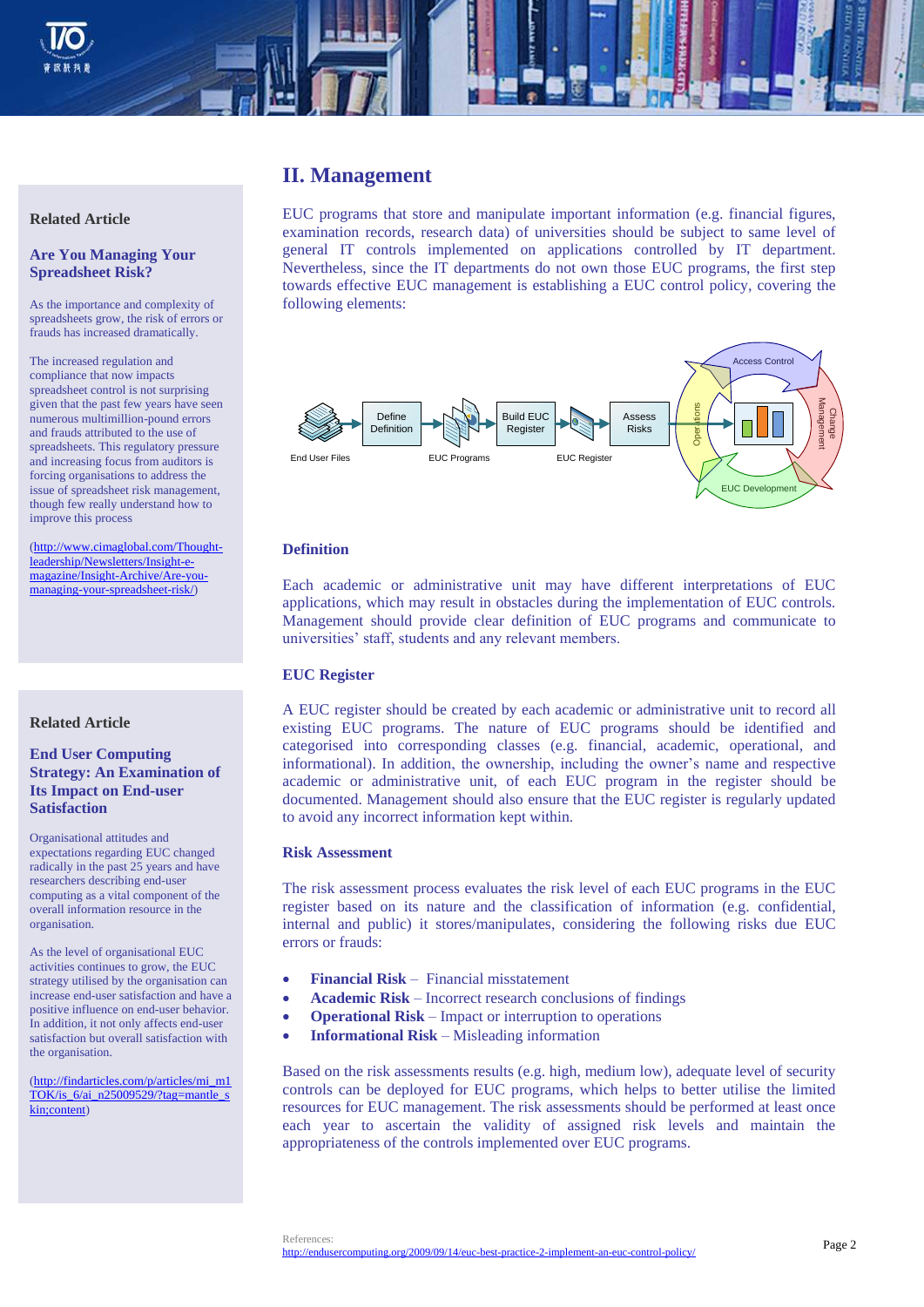

# **II. Management (Cont'd)**

# **Control Requirement**

Based on the classes and risk levels of EUC programs, the minimum requirements on EUC controls can be determined. Similar to IT general controls, typical EUC controls come from the following four areas:

#### **Access Control:**

Logical or physical controls determine who can access specific EUC programs and what is the authorisation procedure required. For high risk EUC programs, the number of authorised personnel should be restricted to minimum. Granting access to EUC programs are usually done by the EUC owners. Documented evidence on access authorsiations should be retained for further reference or investigation purpose.

#### **Change Management (Version Control)**

Changes to existing EUC programs are made in a controlled manner. The owners of EUC programs should review the change requests. High risk EUC program changes may also require the endorsement from the senior management. Before officially using the changed EUC programs, independent testing of changed EUC programs should be performed to ensure there are no mistakes, such as miscalculation and program errors. Documentations related to change requests (e.g. e-mails, request forms) and testing (e.g. test case, test result) should be maintained for each version of EUC program.

#### **EUC Development**

Controls over EUC development are similar to those implemented for EUC changes. It is EUC owners' responsibilities to ensure that all new EUC programs are developed with their consent and properly tested before being officially used by end users.

## **Operations**

Backup, restoration and problem management are the key components of EUC operations controls. Management may take a centralised approach (i.e. performing backup, restoration and problem management for EUC programs centrally by IT department) or execute the operations controls in a distributed way (i.e. each academic or administrative unit back up, restore and provide troubleshooting services for its own EUC programs).

#### **Monitoring**

Periodic review or internal audit on the relevant controls over EUC programs are recommended to be performed by universities. The purpose of doing this is to assess the effectiveness of EUC management adopted by the universities and detect any deficiencies (e.g. deviation from established control requirement, missing control area, etc.).

Management should review the identified deficiencies, coordinate with corresponding EUC owners to work out the remediation plan and track the remediation process.

#### **Recent Incident**

# **Cohmad Fined \$200k in Madoff Case for Failure to Keep Spreadsheet Records**

A spreadsheet fraud surfaced today in the Boston Globe. Cohmad Securities Corp., was fined \$200,000 for failure to cooperate with Massachusetts state investigators inquiring about Cohmad's role in the Madoff ponzi scheme.

Apparently, Cohmad failed to maintain proper books and records of their trading operations, including a spreadsheet used to track client's Madoff accounts. The state was tipped off when they found out that Cohmad had received \$37.4 million in fees from Madoff's firm between 2003 and 2007, which accounted for 90% of their revenues.

[\(http://endusercomputing.org/category/c](http://endusercomputing.org/category/cases-of-fraud-errors/)) [ases-of-fraud-errors/\)](http://endusercomputing.org/category/cases-of-fraud-errors/))

#### **Related Article**

# **"Mission Critical" Spreadsheets in a Large Urban University**

University of Massachusetts Amherst Boston is a comprehensive urban university with about 13,000 students and over 80 degree programs. Its complex managerial environment has raised an issue about how "mission critical" spreadsheets are used or managed.

A survey has been carried out and revealed several key facts regarding spreadsheets, such as major owner groups, typical usage, useful life, and the level of management for these critical information resources.

[\(http://sprig.section.informs.org/sprigfil](http://sprig.section.informs.org/sprigfiles/Mission_Critical_Spreadsheets.ppt/) [es/Mission\\_Critical\\_Spreadsheets.ppt/\)](http://sprig.section.informs.org/sprigfiles/Mission_Critical_Spreadsheets.ppt/)